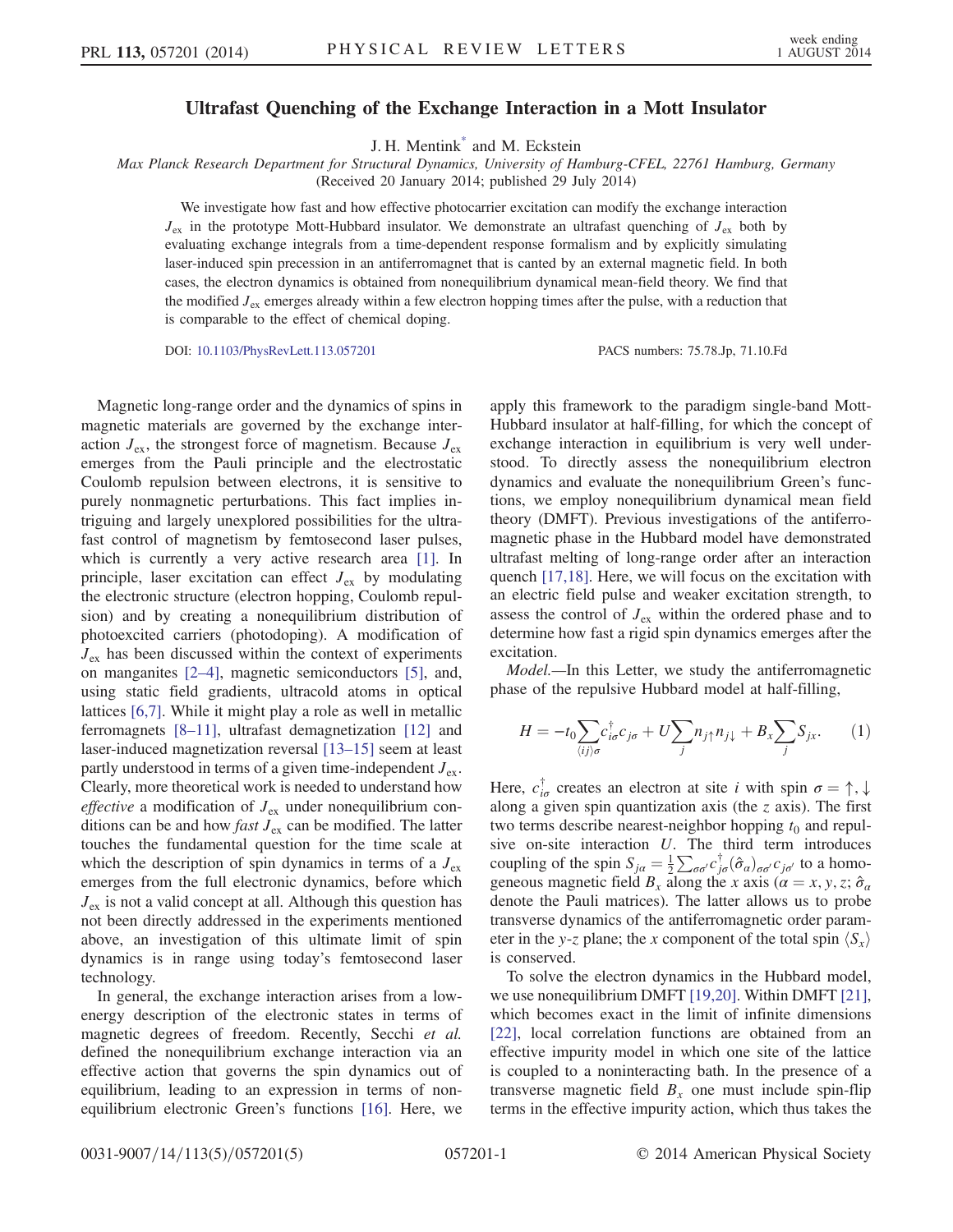form  $S = S_{\text{loc}} - i \int dt \int dt' \sum_{\sigma \sigma'} c_{\sigma}(t)^{\dagger} \Delta_{\sigma \sigma'}(t, t') c_{\sigma'}(t').$ Here,  $\Delta_{\sigma\sigma'}(t, t')$  is the hybridization function of the bath that is determined self-consistently. The impurity model is solved within the perturbative hybridization expansion (noncrossing approximation, NCA). The incorporation of spin-flip terms  $\Delta_{\uparrow\downarrow}$  is a straightforward extension to the nonequilibrium DMFT implementation and the NCA, which have been explained in Refs. [\[20\]](#page-4-13) and [\[23\]](#page-4-14). For completeness, we summarize explicit equations in the Supplemental Material [\[24\].](#page-4-15) In general, the DMFT approximation is expected to be appropriate when local correlations dominate, such as is the case in the Mott-insulating phase for the short-time dynamics (up to  $\sim$ 100 fs), when the much slower ( $~\sim$  ps and beyond) inhomogeneous dynamics (spin waves, domain growth) is not yet developed. The reliability of the NCA impurity solver has been tested in equilibrium and for short-time dynamics by comparison with higher-order hybridization expansions as well as with numerically exact quantum Monte Carlo impurity solver. Good agreement was found at large  $U$  in the paramagnetic phase [\[23,25\]](#page-4-14) and for the antiferromagnetic phase boundary [\[17\]](#page-4-9).

Nonequilibrium exchange interactions.—For general nonequilibrium situations, the exchange interaction is defined in terms of an effective spin action that reproduces the spin dynamics of the full electronic model. A formal derivation of the spin interaction in such a model has been given by Secchi and co-workers [\[16\].](#page-4-8) The essential idea is to define the effective spin action in terms of timedependent rotations of the spin quantization axes  $e_i(t)$ , as described by Holstein-Primakov bosons  $\xi_i(t)$ . Starting from the electronic partition function as a path integral over fermionic fields  $\phi$ , one introduces rotated fermion fields  $\psi$ and then expands the action to second order in ξ. The rotated fermionic fields are integrated out, which leads to spin action with an interaction term of the form  $\hat{\mathcal{S}}_{\text{spin}}[\xi^*, \xi] = \sum_{ij} \int dt \int dt' \xi_i^*(t) A_{ij}(t, t') \xi_j(t')$ . The coupling  $A_{ij}(t, t')$  between spin rotations at different times and different sites  $i \neq j$  is expressed in terms of the spindependent single-particle Green's functions  $G_{ij}^{\sigma}(t, t')$  and the self-energies  $\Sigma_{ij}^{\sigma}(t, t'),$ 

<span id="page-1-0"></span>
$$
A_{ij}(t, t') = R_{ij}^{\downarrow}(t, t')R_{ji}^{\uparrow}(t', t) + S_{ij}^{\downarrow}(t, t')S_{ji}^{\uparrow}(t', t) -T_{ij}^{\downarrow}(t, t')G_{ji}^{\uparrow}(t', t) - G_{ij}^{\downarrow}(t', t)T_{ji}^{\uparrow}(t', t),
$$
 (2)

where  $T^{\sigma}_{ij}(t, t') = \sum_{ij}^{\sigma}(t, t') + [\Sigma \cdot G \cdot \Sigma]_{ij}^{\sigma}(t, t'), R_{ij}^{\sigma}(t, t') = [G \cdot \Sigma]_{ij}^{\sigma}(t, t'),$  and  $S_{ij}^{\sigma}(t, t') = [\Sigma \cdot G]_{ij}^{\sigma}(t, t')$ . These formulas are a direct generalization of the equilibrium formalism [\[26,27\]](#page-4-16), which is based on variations of the total (free) energy  $\delta E = J_{\text{ex}} \theta^2$  for static spin rotations by a small angle  $\theta$ . We emphasize that Eq. [\(2\)](#page-1-0) is valid for arbitrary fast and strong fields, apart from neglecting of vertex corrections [\[16\]](#page-4-8). In addition, the expressions assume rotations from a collinear state. Reduction of the action with a retarded (two-time) exchange coupling to a spin Hamiltonian with an instantaneous (possibly time-dependent) interaction is possible when the rotations of the quantization axes are much slower than the electron dynamics and, in particular, slower than time-dependent fluctuations of the local magnetic moments themselves. Then, we can average over the fast electron dynamics,

<span id="page-1-3"></span>
$$
J_{ij}(t) = \text{Im} \int_0^\infty ds A_{ij}^{\text{ret}}(t, t - s). \tag{3}
$$

<span id="page-1-1"></span>Still,  $J_{ii}(t)$  contains not only the exchange interactions but also the time-averaged reduction of the local spin by fluctuations. The "bare" exchange interactions between spin vectors  $\langle S_i \rangle$  are finally given by

$$
J_{ij}^0(t) = \frac{1}{4} \frac{J_{ij}(t)}{\langle S_{iz} \rangle \langle S_{jz} \rangle}.
$$
 (4)

In the regime where a rigid macrospin model is valid,  $J_{ii}^0$ should determine the spin dynamics by a Landau-Lifshitz equation. For a canted antiferromagnet on a bipartite lattice in a transverse magnetic field  $B_x$ , we can write  $\langle \dot{S}_1 \rangle =$  $-\langle \mathbf{S}_1 \rangle \times \mathbf{B}_{\text{eff}}$ , where  $\mathbf{B}_{\text{eff}} = 2J_{\text{ex}} \langle \mathbf{S}_2 \rangle + B_x \mathbf{e}_x$ . Here,  $\langle \mathbf{S}_{1,2} \rangle$ correspond to the spin on the two sublattices, and the effective exchange interaction is  $J_{\text{ex}} = \sum_j J_{ij}^0$ . Using Néel symmetry  $\langle S_{1y,z}\rangle = -\langle S_{2y,z}\rangle$ ,  $\langle S_{1x}\rangle = +\langle S_{2x}\rangle$  we can infer the exchange interaction in the canted geometry from the spin dynamics,

<span id="page-1-2"></span>
$$
J_{\text{ex}}^c = -\frac{B_x}{4\langle S_{1x}\rangle} - \frac{1}{4\langle S_{1x}\rangle} \frac{\langle \dot{S}_{1y}\rangle}{\langle S_{1z}\rangle}.
$$
 (5)

The validity of the instantaneous approximation is a fundamental question that is not resolved in general and that will be partially addressed below by comparison of the two Eqs. [\(4\)](#page-1-1) and [\(5\).](#page-1-2)

Results.—We first solve the DMFT equations on the Bethe lattice with a semielliptic density of states  $D(\epsilon) = \sqrt{4 - \epsilon^2}/2\pi$ . This setup implies a closed-form self-consistency condition and allows us to compute the electronic dynamics to long times, as needed for an accurate evaluation of the integral in Eq. [\(3\)](#page-1-3) (see the Supplemental Material [\[24\]\)](#page-4-15).

Before exploring nonequilibrium, it is illustrative to evaluate the exchange interaction [\(4\)](#page-1-1) in the familiar equilibrium case. For the Mott insulator at half-filling, the static exchange interaction at zero temperature can be obtained from a perturbation expansion in the hopping, which yields  $|J_{\text{ex}}^a| = 2t_0^2/U$ . In Fig. [1,](#page-2-0) we compare the analytical value  $J_{\text{ex}}^{a}$  (dashed lines) and the bare exchange interaction  $|J_{\text{ex}}^{0}| = |J_{12}^{0}|$  computed from the collinear DMFT solution using Eq. [\(4\)](#page-1-1) (red circles) as a function of temperature for three values of U. In addition, we solve the DMFT equations for the antiferromagnetic Mott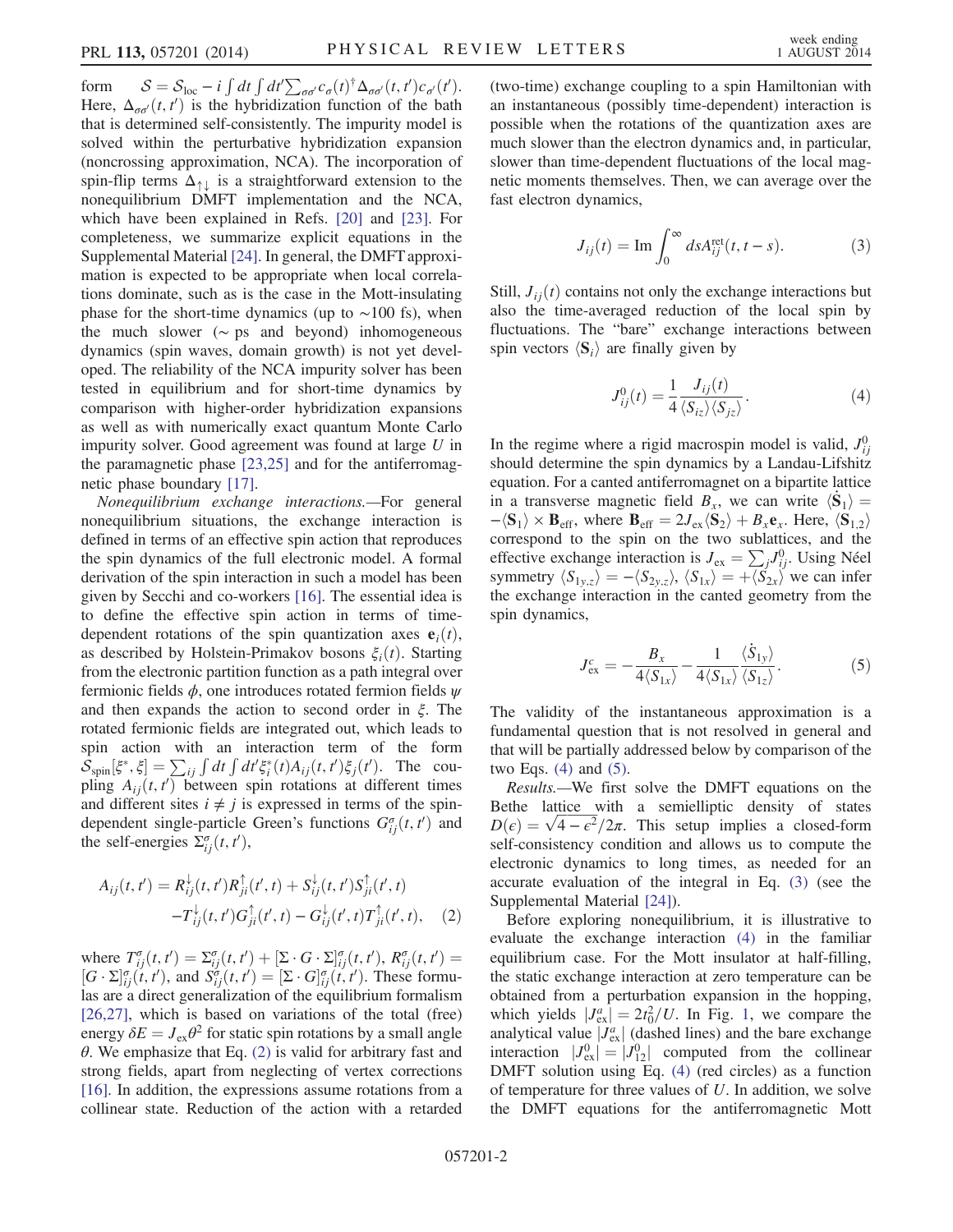<span id="page-2-0"></span>

FIG. 1 (color online). Bare exchange interaction as function of temperature for different values  $U$ , computed from the formula Eq. [\(4\)](#page-1-1) (red open circles) and from the canted geometry Eq. [\(5\)](#page-1-2) (blue solid disks). For large  $U$  the calculations show excellent agreement with the analytical result  $|J_{\text{ex}}^a| = 2t_0^2/U$  indicated with dashed lines.

insulator in a weak transverse field of strength  $B_x$  and obtain an estimate  $|J_{\text{ex}}^c| = |B_x/4\langle S_x \rangle|$  by comparing the canting  $\langle S_x \rangle$  of spins to the prediction from a rigid macrospin model, Eq. [\(5\),](#page-1-2) in the static limit (blue solid disks). We choose  $B_x = 0.64t_0^2/U$ , such that the canting angle at low temperature is about 10 degrees for all U. At large U, we find excellent agreement between  $J_{\text{ex}}^a$ ,  $J_{\text{ex}}^0$ , and  $J_{\text{ex}}^c$ , where deviations between  $J_{\text{ex}}^c$  and  $J_{\text{ex}}^a$  are on the order of  $(t_0/U)^2$ , which also confirms the validity of the DMFT approximation for studying exchange interactions. For smaller U, the deviation of  $J_{\text{ex}}^0$  from  $J_{\text{ex}}^c$  becomes more pronounced, up to 25% at  $U = 4$ . The differences between the two expressions of Eqs.  $(4)$  and  $(5)$  may have several possible origins: (i) At small values of  $U$ , the rigid macrospin model is no longer valid, because retardation effects in  $A(t, t')$  become relevant, (ii) vertex corrections to Eq. [\(2\)](#page-1-0) become important, or (iii)  $J_{\text{ex}}^0$  is a nearest-neighbor interaction while Eq. [\(5\)](#page-1-2) also takes into account nextnearest-neighbor terms. Below, we will study nonequilibrium exchange at large values of U. Nevertheless, for moderate U, where retardation effects to the exchange become important, we can still use Eq. [\(5\)](#page-1-2) as a heuristic measure for  $J_{ex}$ , in the sense that it is the best estimate of an instantaneous exchange interaction which is in accordance with an observed spin dynamics.

Next, we investigate how *fast*  $J_{ex}$  can be modified under electronic nonequilibrium conditions, which we generate by suddenly changing U. It was recently demonstrated that after such an interaction quench the order parameter  $m$  quickly relaxes to a quasistationary but nonthermal value [\[17\]](#page-4-9) that is protected from further decay by the slow recombination rate of doublons and holes [28–[31\].](#page-4-17) This transient state resembles properties of a photodoped system in which charge carriers are created by a short laser pulse. We will refer to the induced change of the doublon and hole densities  $d$  and  $h$  with respect to their

<span id="page-2-1"></span>

FIG. 2 (color online). Comparison of the nonequilibrium exchange interaction (open circles) in the quasistationary state after an interaction quench  $\Delta U$  in the Bethe lattice with the equilibrium exchange interaction of the chemically doped model (solid symbols) for  $U = 8$  and different temperatures.<br>The inset shows the bare time-dependent exchange inset shows the bare time-dependent exchange interaction (solid line) and staggered magnetization (dashed line) caused by the quench  $U = 4 \rightarrow 8$ .

equilibrium values  $d_0$  and  $h_0$  as photodoping  $\Delta n = d + h - d_0 - h_0 = 2(d - d_0)$  $\Delta n = d + h - d_0 - h_0 = 2(d - d_0)$  $\Delta n = d + h - d_0 - h_0 = 2(d - d_0)$ . The inset of Fig. 2 shows the evolution of the time-dependent nonequilibrium exchange interaction (solid line) and order parameter (dashed line) for a quench  $U = 4 \rightarrow 8$ . [A Gaussian window  $\exp(-s^2/w^2)$  of length  $w = 10t_0/\pi$  was used in Eq. [\(3\)](#page-1-3) to ensure a smooth cutoff of the upper integration limit.] We find that  $|J_{\text{ex}}^{0}|$ , like m, becomes stationary already on an electronic time scale, which shows the emergence of a spin Hamiltonian on the time scale of a few tens of inverse hoppings.

To study how *effective*  $J_{ex}$  is modified, we evaluate it in the quasistationary state after different excitation strengths  $\Delta U = U_f - U_i = 0, ..., 4$ , with final  $U_f = 8$ . The result is shown by red open circles in Fig. [2](#page-2-1) as a function of "photodoping"  $\Delta n$ , demonstrating a reduction of  $J_{ex}$  to a value significantly below the equilibrium difference  $J_{\text{ex}}^{0}(U_i)$  $J_{\text{ex}}^0(U_f)$ . The results are independent of a Gaussian cutoff in Eq. [\(3\)](#page-1-3) for  $w = 60t_0/\pi$ . Only for the largest  $\Delta U$  do we find a slight dependence on w that indicates that  $J_{\text{ex}}^0$  is not yet fully stationary. Furthermore, the blue lines in Fig. [2](#page-2-1) show the equilibrium exchange interaction at chemical doping for different temperatures. These results confirm the conclusions obtained from analyzing the electronic spectrum [\[17\]](#page-4-9), that properties of the photodoped state with added doublons and holes resemble those of the chemically doped state with the same total number of carriers: Adding doublons and holes causes an ultrafast weakening, or "quenching" of the exchange interaction by an amount comparable to that of chemical doping. Qualitatively, the weakening of the antiferromagnetic exchange can result from a lowering of the kinetic energy of mobile carriers in a parallel spin alignment (for  $U = \infty$  and small doping ferromagnetism is favored [\[32\]\)](#page-4-18).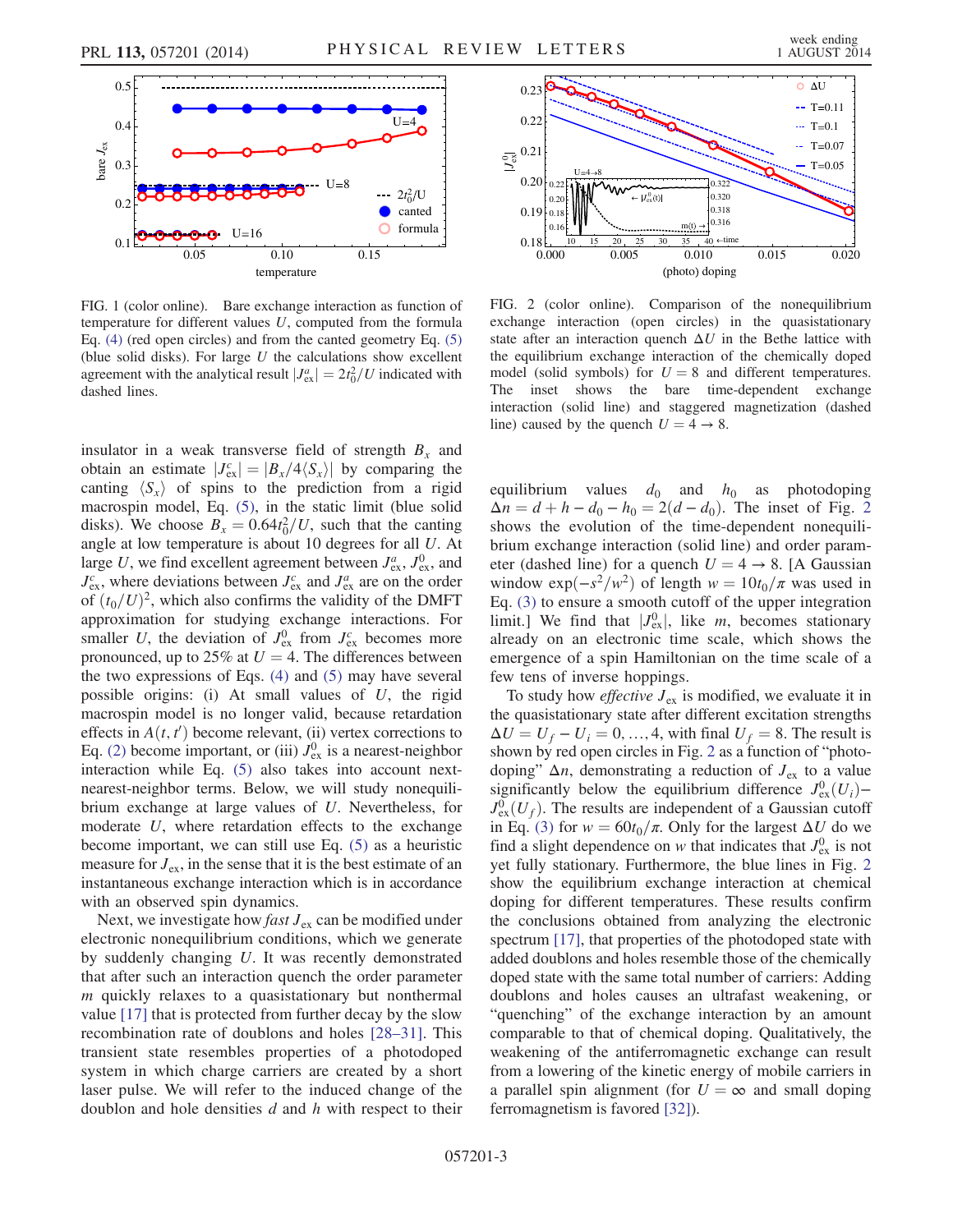<span id="page-3-0"></span>

FIG. 3 (color online). Induced spin dynamics (top) and modification of the exchange interaction (bottom) caused by excitation with an electric field (hypercubic lattice,  $U = 8$ ).

Photoexcitation.—To further demonstrate the possibility of changing  $J_{ex}$  in a setup that is closer to the laser excitation of condensed-matter systems, we study the Hubbard model driven by an external electric field. This is implemented for the infinite-dimensional hypercubic lattice with density of states  $D(\epsilon) = \exp(-\epsilon^2)/\sqrt{\pi}$ , with the electric field pointing along the body diagonal [\[20,33\]](#page-4-13). Photoexcited carriers are created by a single-cycle pulse  $E(t) = E_0 \sin(\omega t) \exp[-\alpha (t - t_c)^2], t_c = \pi/\omega, \alpha = 4.6/t_c^2$ with a Gaussian envelope and a center frequency of  $\omega = U$ . To directly measure the transverse spin dynamics associated with  $J_{ex}$ , we study the system in a canted geometry induced by a homogeneous magnetic field  $B_x$ . Before laser excitation, the system is prepared in equilibrium with a canting angle determined by the balance of  $B_x$  and  $J_{ex}$ . When  $J_{ex}$  is changed, this balance will be broken and a spin resonance will be excited. Such spin resonances can, in principle, be detected experimentally using magnetooptical techniques [\[1\]](#page-4-1) and THz spectroscopy [\[34\]](#page-4-19). In our simulations, we extract the nonequilibrium exchange interaction by comparing the spin dynamics obtained within DMFT to the rigid macrospin model; cf. Eq. [\(5\)](#page-1-2). The results of this approach are shown in Fig. [3](#page-3-0), computed at  $U = 8$ ,  $B_x = 0.01$ , and initial temperature  $T = 0.03$ . The top panel shows that the sublattice magnetization is initially in the  $x-z$ plane. Light to dark colors indicate excitation strengths ranging from  $|E_0|/t_0=1$  to 5.5. The bottom panel shows  $\Delta J_{\text{ex}}^{\overline{0}} \sim \langle \dot{S}_{1y} \rangle / \langle \dot{S}_{1z} \rangle$  [cf. Eq. [\(5\)](#page-1-2)], where  $\langle \dot{S}_{1y} \rangle$  is computed from the time trace of  $\langle S_{1y}(t) \rangle$ . We observe three different time scales in our simulations: (i) Fast  $1/U$  oscillations on the time scale of the laser excitation, as most clearly seen in the bottom panel. This characterizes the stabilization of the local magnetic moments. (ii) Relaxation of the order parameter and the exchange interaction. (iii) The onset of rigid rotation of the spin sublattices at quasistationary values  $|\langle S_1 \rangle|$  and  $J_{\text{ex}}^c$ . We estimate the time  $t_*$  that it takes for  $J_{\text{ex}}^c$  to become stationary from  $J_{\text{ex}}^c(t_*) - J_{\text{ex}}^c(t_{\text{max}}) < \varepsilon$ , where  $\varepsilon$  is the numerical accuracy. The values  $t_*$ , which are

<span id="page-3-1"></span>

FIG. 4 (color online). Comparison of the nonequilibrium exchange interaction (red open circles) computed from the induced precession (Fig. [3](#page-3-0)), with the equilibrium exchange interaction in the chemically doped system (blue lines).

indicated as dots in the bottom panel of Fig. [3](#page-3-0), show that a quasistationary state and rigid spin dynamics emerge after a few tens of hoppings, similar as for the sudden change of U. This relaxation time increases with the excitation density, as the critical excitation for melting the antiferromagnetic order is approached, but it is much shorter than the period of spin precession in the field, which supports the interpretation that photoexcitation causes an ultrafast quenching of  $J_{ex}$ . Furthermore, we find that direct photoexcitation has a similar effect as the interaction quench; i.e., the efficiency of the modification of  $J_{ex}$  is determined by the number of photoexcited carriers. This is demonstrated in Fig. [4](#page-3-1) by plotting the extracted exchange interaction in the quasistationary state as a function of the photodoping, together with equilibrium calculations in the canted geometry with chemical doping. In the hypercubic lattice, we observe that photoexcitation modifies  $J_{\text{ex}}^c$  slightly stronger than chemical doping. In addition, there is a more pronounced temperature dependence of  $J_{\text{ex}}^c$  in equilibrium. Both effects might be related to a slightly different dynamics of low-energy (photo-) doped carriers in the Bethe lattice and the hypercubic lattice, where the latter does not have a sharp band edge in the density of states.

In summary, we report that photoexcitation causes an ultrafast quenching of the exchange interaction in a Mott insulator. An effectively static  $J_{ex}$  can be defined already on the ultrafast time scale on the order of a few tens of inverse hopping times, which is similar to the relaxation time of the order parameter. The reduction of  $J_{ex}$  is comparable to that of a chemically doped state when measured in terms of the total number of excited carriers. These results demonstrate intriguing possibilities to control magnetic order without magnetic fields. Similar or even more efficient ways to control  $J_{ex}$  under nonequilibrium conditions might be found by extending our work to more complex multi-band systems such as the prototype Mott-insulator  $V_2O_3$  [\[35\]](#page-4-20) and to materials with different exchange mechanisms.

We thank K. Balzer, S. Brener, A. Secchi, M. I. Katsnelson, A. V. Kimel, J. Kroha, A. Lichtenstein, and Ph. Werner for fruitful discussions. The calculations were